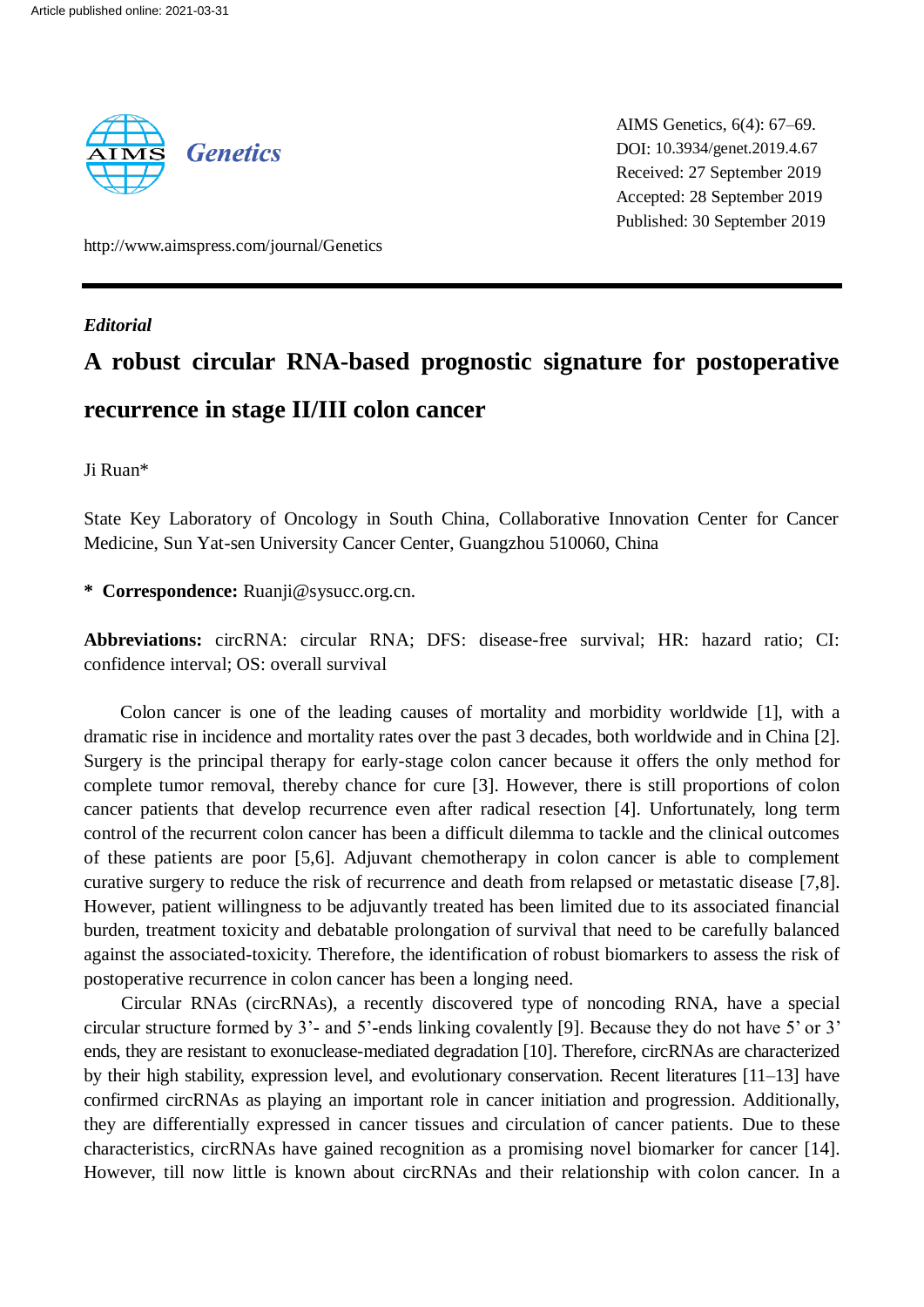recent study published in *EMBO Molecular Medicine*, entitled "A circRNA signature predicts postoperative recurrence in stage II/III colon cancer", Ju et al. [\[15\]](#page-2-9) identified and validated a circRNA-based signature that could improve postoperative prognostic stratification of patients with stage II/III colon cancer.

In that study, 437 colon cancer circRNAs were examined in tumoral and adjacent normal tissues. The authors found that 103 circRNAs were differentially expressed in recurrent colon cancer patients as compared to non-recurrent counterparts. Among them, 100 up-regulated circRNAs were validated in patients with stage II/III colon cancer to test whether they could be used as prognostic biomarkers. Four circRNAs, including hsa\_circ\_0122319, hsa\_circ\_0087391, hsa\_circ\_0079480, and hsa circ 0008039, showed strong predictive values for disease-free survival (DFS) in the validation cohort. The following circRNA-based prognostic model was thereby generated:

#### *cirScore* =

0.46 ×Exp*hsa\_circ\_0122319* + (−0.386 ×Exp*hsa\_circ\_0083791*) + 0.293 ×Exp*hsa\_circ\_0079480* + 0.439 ×Exp*hsa\_circ\_0008039*

After adjusting for baseline clinicopathological factors, the cirScore was found suitable for serving as predictive biomarkers of postoperative recurrence in stage II/III colon cancer. Patients in the high-risk group (cirScore  $\geq -0.323$ ) had poorer DFS (hazard ratio [HR], 2.89, 95% confidence interval [CI], 1.37–6.09, *P* < 0.001) and overall survival (OS; HR, 4.22, 95% CI, 1.61–11.03, *P* < 0.001) than those in the low-risk group (cirScore  $<-0.323$ ). Based on this circRNA-based prognostic model, the authors further established a nomogram which exhibited good performance for estimating the 3 or 5-year DFS and OS.

To further explore the biological functions of hsa\_circ\_0122319, hsa\_circ\_0087391, and hsa\_circ\_0079480 (the abundance of hsa\_circ\_0008039 was found to be low in colon cancer cell line was therefore not further explored), the authors performed a series of functional *in vitro* and *in vivo* experiments. They found that suppression of these three circRNAs in colon cancer cells could significantly alter *in vitro* migration capacity. Additionally, the knockdown of hsa\_circ\_0079480 in colon cancer cells could both inhibit *in vivo* lung and liver metastasis*.*

The strengths of this study include the well-designed identification approaches, mature clinical data with clinical outcome and long-term follow-up, and well-characterized tissue samples for colon cancer. Limitations included that the prognostic model was only applicable for the patients with stage II/III colon cancer. In summary, this study identified a 4-circRNA-based expression signature as highly predictive for cancer recurrence in stage II/III colon cancer, with the potential of identification of high-risk early-stage colon cancer individuals who would benefit most from adjuvant chemotherapy.

## **Conflict of interest**

The authors declare no conflict of interest.

#### **References**

- <span id="page-1-0"></span>1. Ferlay J, Colombet M, Soerjomataram I, et al. (2019) Estimating the global cancer incidence and mortality in 2018: GLOBOCAN sources and methods. *Int J Cancer* 144: 1941–1953.
- <span id="page-1-1"></span>2. Zhang B, Xie S, Yu I (2018) Differential incidence trends of colon and rectal cancers in Hong Kong: An age-period-cohort analysis. *Cancer Commun* 38: 42.